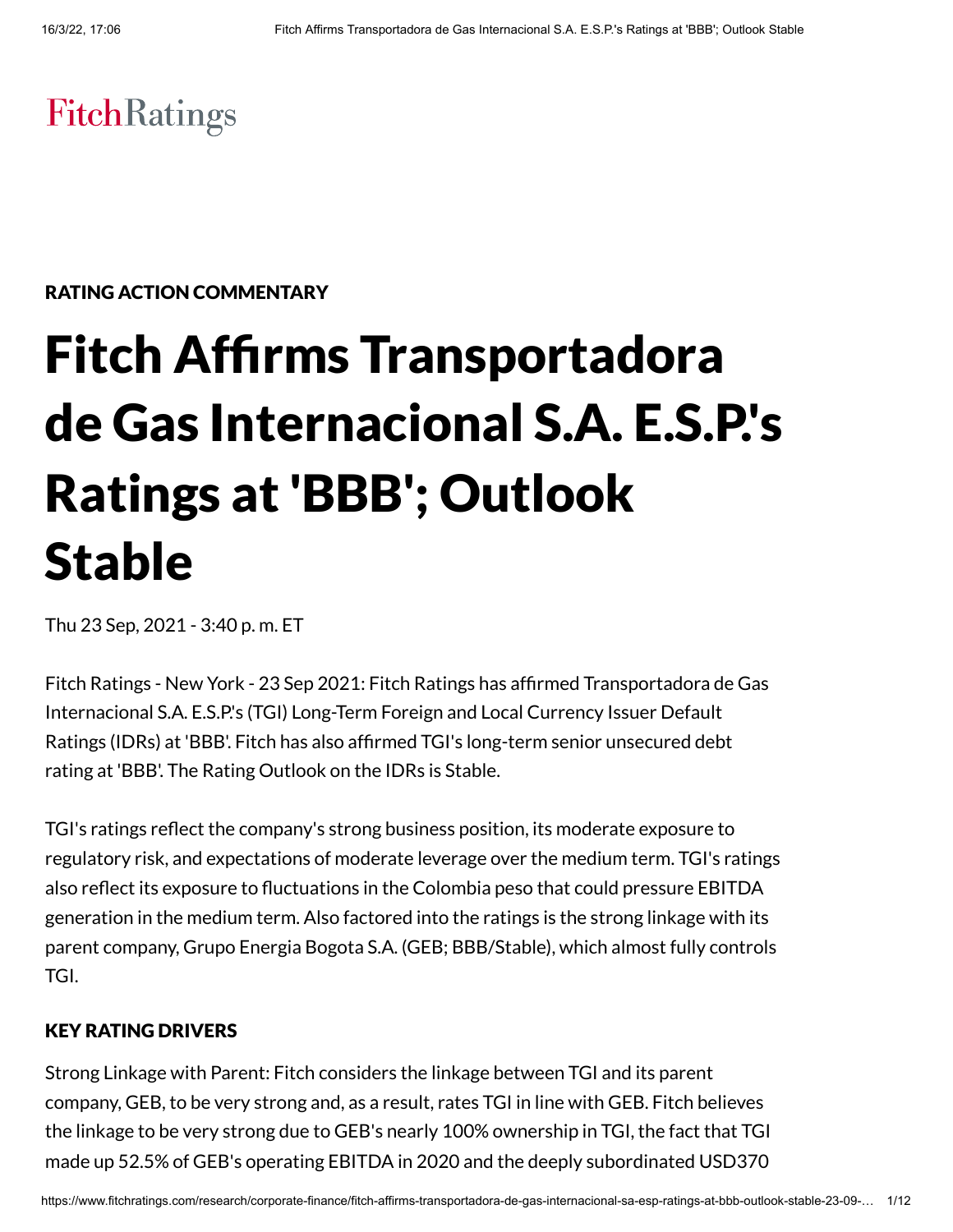million intercompany loan that GEB has extended to TGI. The loan expires in December 2022 and it is Fitch's expectation that the loan will be rolled over at that time. Additionally, investments in Colombia and in midstream businesses, such as TGI's, continue to be a strategic focus for GEB going forward.

Solid Business Position: TGI is the market leader in natural gas transportation in Colombia, in terms of infrastructure length and transported volume. TGI has a 54% market share in terms of kilometers (km) of pipelines. The company has pipelines in key service areas, transporting natural gas from the two most important Colombian natural gas basins to the three most important Colombian cities in terms of population: Bogota, Medellin and Cali. As of June 2021, TGI reported operating 4,033 km of natural gas pipelines that reach a transportation capacity of 849 million cubic feet per day (mmcfpd) in 2Q21, of which 576 mmcfpd, or 68%, is currently firmly contracted.

Low Business Risk: TGI has maintained a low business risk profile, supported by its highly contracted position and limited exposure to volume risks. Historically, more than 90% of its revenues stemmed from fixed charges, that is, not related to the volume of transported gas. This is a result of the nature of its off-takers, around 65% concentrated in natural gas distribution companies, that operates in mature markets with stable demand. TGI's moderate off-taker concentration with four distribution and marketing customers representing roughly 80% of its YTD revenues as of June 2021 is characteristic of the natural gas transportation business. However, this is offset by the high credit quality of its key clients and the lack of complementary infrastructure to transport natural gas in its relevant area.

Increased FX Exposure: TGI will face moderate exchange rate exposure during the rating horizon. Resolution 160 from the Comision de Regulacion de Energia y Gas (CREG) is expected to convert the fixed and variable dollar-based tariff into Colombian pesos beginning in 2022. An estimated 80% of TGI's EBITDA is denominated in dollars in 2021, which is well matched to its financial obligations, which are 100% in dollars. Fitch estimates that during the rating horizon, a 5% peso depreciation would result in a roughly USD17 million EBITDA decline, or a roughly 0.3x increase in gross leverage. Given TGI's relatively low leverage and high headroom, moderate peso depreciation should be manageable for the company.

EBITDA Reduction: Around 33% of TGI's contracted capacity expired at the end of 2020. This is related to the pipeline that transports gas from La Guajira gas fields in the center of Colombia. The production of these fields has been declining in recent years, consistent with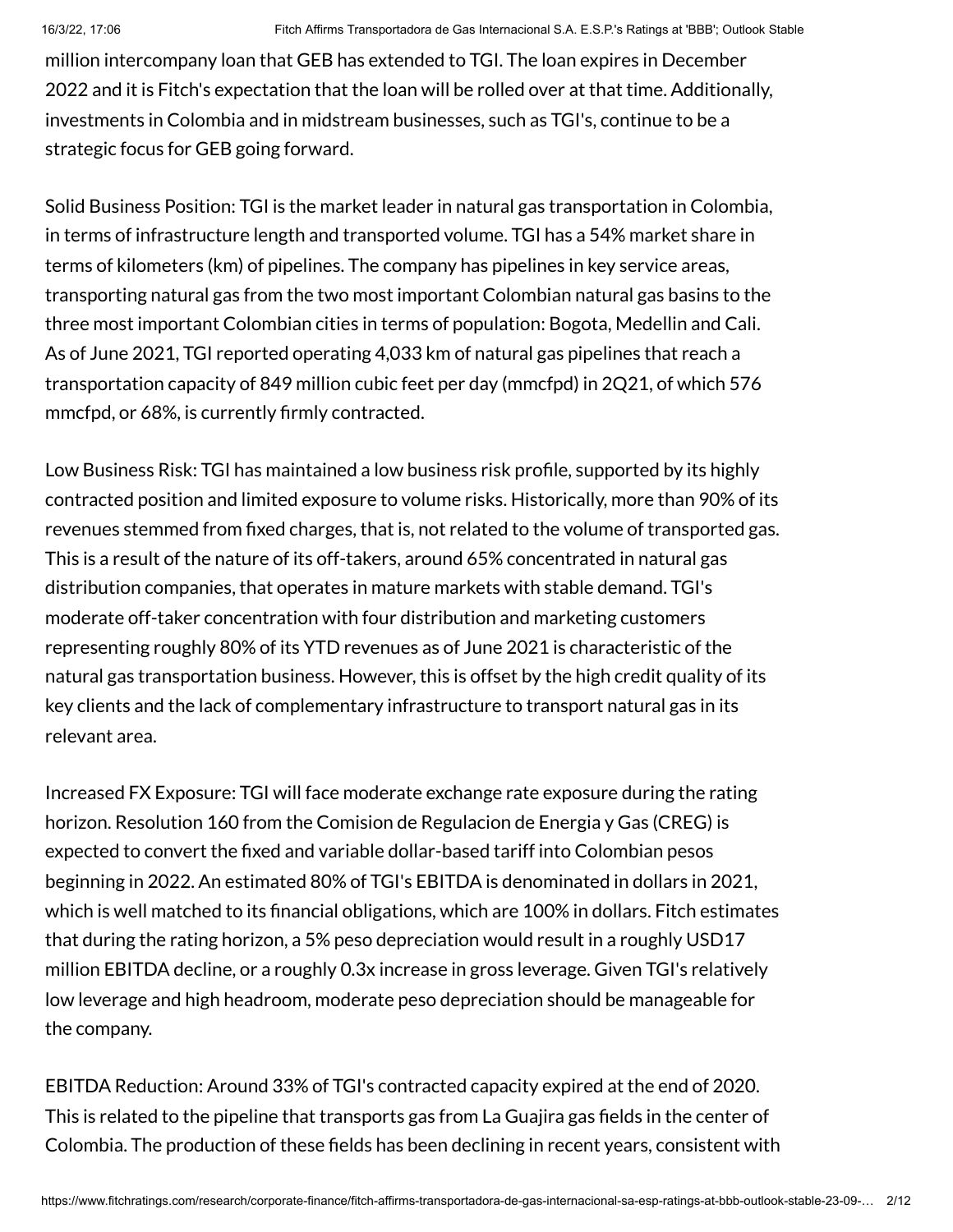their late production stage. As a result, Fitch expects TGI's EBITDA to fall to USD281 million in 2021 from USD346 million in 2020 due to the expiration of these contracts. Additional investments in gas transportation from Magdalena Valley and imported gas to La Guajira would benefit TGI's infrastructure.

Moderate Regulatory Risk: Fitch considers TGI's regulatory risk moderate given Colombia's relatively balanced regulatory framework, which includes the participation of industry players in the tariff setting process. Nonetheless, regulators have developed a new regulatory methodology for the remuneration of the natural gas transportation business, which will lower the weighted average return on capital to between 10% and 11% from 15.69% and in turn would generate some pressures on TGI's EBITDA. Fitch considers TGI's credit profile to be adequate and capable of withstanding some adverse regulatory scenarios and still maintain its investment-grade rating.

FCF Neutral to Positive: Fitch expects TGI's FCF to be neutral to positive over the rating horizon, which strengthen its financial flexibility. Fitch base case for TGI includes downward pressures in EBITDA generation in the medium term, given regulatory reset and reduction in contracted capacity, while capex considers existing assets, in-construction projects and those more likely to be executed by TGI. FCF pressures could stem from additional projects or M&A activities, such as its potential participation in the project to develop the second LNG terminal in Colombia, for which TGI has stated it would establish a joint venture (JV) to participate in the auction process.

Moderate Medium-Term Leverage: Fitch expects TGI's gross leverage to rise to 2.7x in 2021 from 2.2x in 2020 due to a drop in contracted capacity at the end of 2020. Mediumterm leverage will fall to 2.1x in 2024 from 2.5x in 2022 due to slowly recovering contracted capacity. The debt balance excludes USD370 million of a deeply-subordinated intercompany loan from GEB, which Fitch does not consider as debt when calculating the company's leverage metrics. Fitch excludes this because under the loan terms, its subordinate position must be maintained until 2022, at which time Fitch expects the loan to be rolled over.

# DERIVATION SUMMARY

TGI maintains an investment-grade credit profile, with strong and predictable EBITDA generation, characteristic of pure natural gas transportation companies such as Transportadora de Gas del Peru S.A. (TGP; BBB+/Stable). TGI is also well positioned related to regional peers that operate in the Natural Gas Distribution segment or Liquefied Natural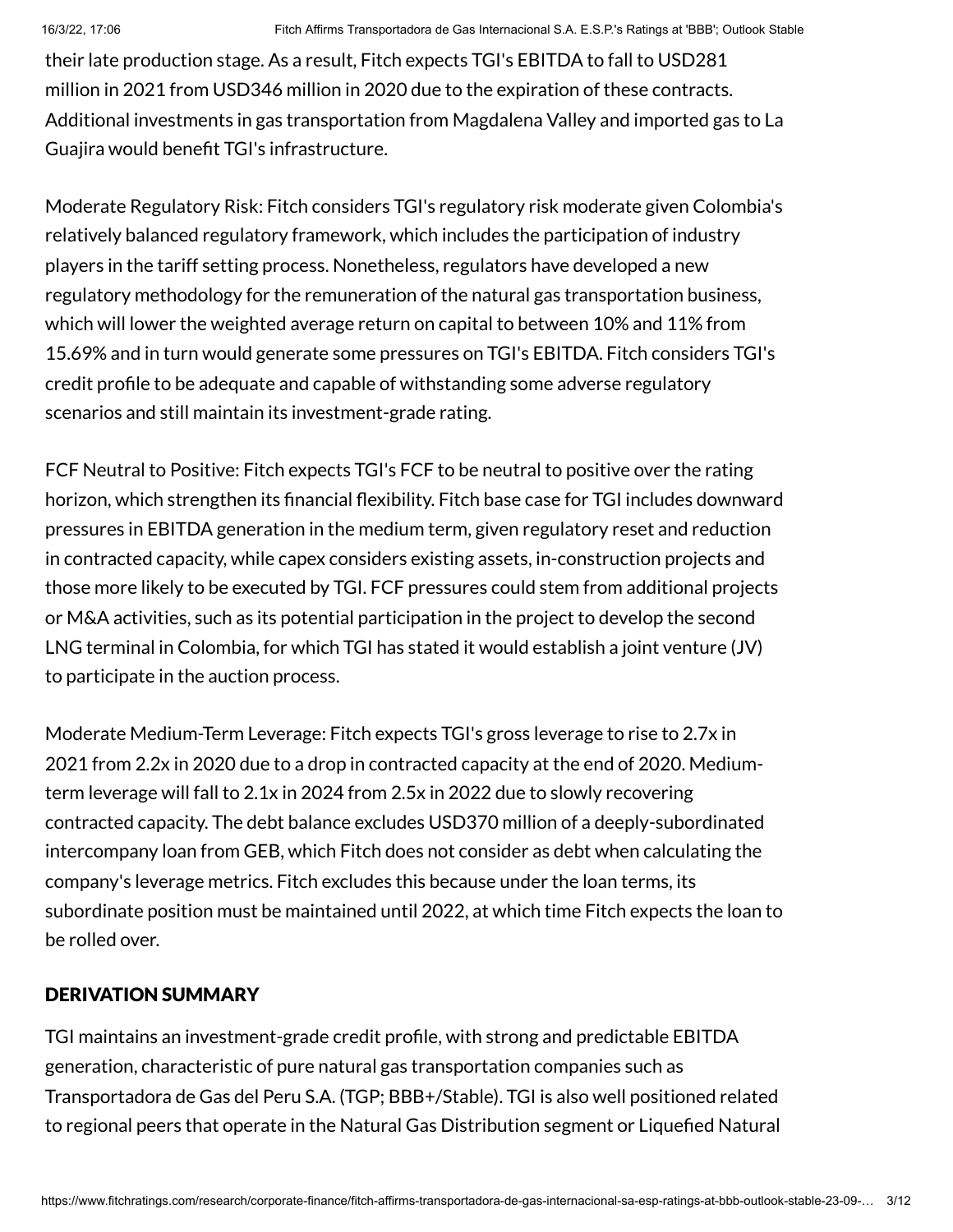Gas, such as Gas Natural de Lima y Callao (BBB/Stable), Promigas S.A. E.S.P. (BBB-/Stable) and Gas Natural Quintero (GNLQ; BBB+/Stable).

TGI is rated one notch above Promigas, given its more conservative capital structure, with leverage levels below 3x over the rating horizon, while Promigas' leverage will be 4.1x in 2021 and 3.8x in 2022. Nevertheless, Promigas' business diversification that combines natural gas transportation and distribution, as well electricity distribution strengthen its business position. On the other hand, TGI's ratting are one notch below TGP, as this company has a higher EBITDA visibility, with revenues that derives from long-term ship or pay contracts with an average remaining life of around 13 years, while TGI's average contract length is five years. TGI has stronger credit metrics than GNLQ, however, this is mitigated by GNLQ's lack of exposure to price or volume risk and the longer term of its concession agreement.

TGI's ratings also reflect its strong legal, strategic and operation linkage with GEB. Therefore, Fitch considers it unlikely that both companies will have different credit profiles. Currently, TGI maintains a USD370 million shareholder loan due 2022 with its parent company GEB that Fitch does not consider financial debt for TGI.

# KEY ASSUMPTIONS

--The USD370 million shareholder loan with GEB is excluded from TGI's leverage metrics and rolled over upon maturity in December 2022;

--Average contracted levels of 560 mmcfpd during the rating horizon following the expiration of contracts at the Balllena-Barrancabermeja tranche in late 2020;

--Total capex around USD360 million, including maintenance of existing assets and the construction of a new LNG terminal, which will be operated as a JV, during 2021-2024;

--Stable medium-term FX rate of COP3,750 per USD.

# RATING SENSITIVITIES

Factors that could, individually or collectively, lead to positive rating action/upgrade:

--A positive rating action or Outlook revision is unlikely in the near to medium term given the company's expectations of EBITDA pressures and potential elevated capex in the medium term;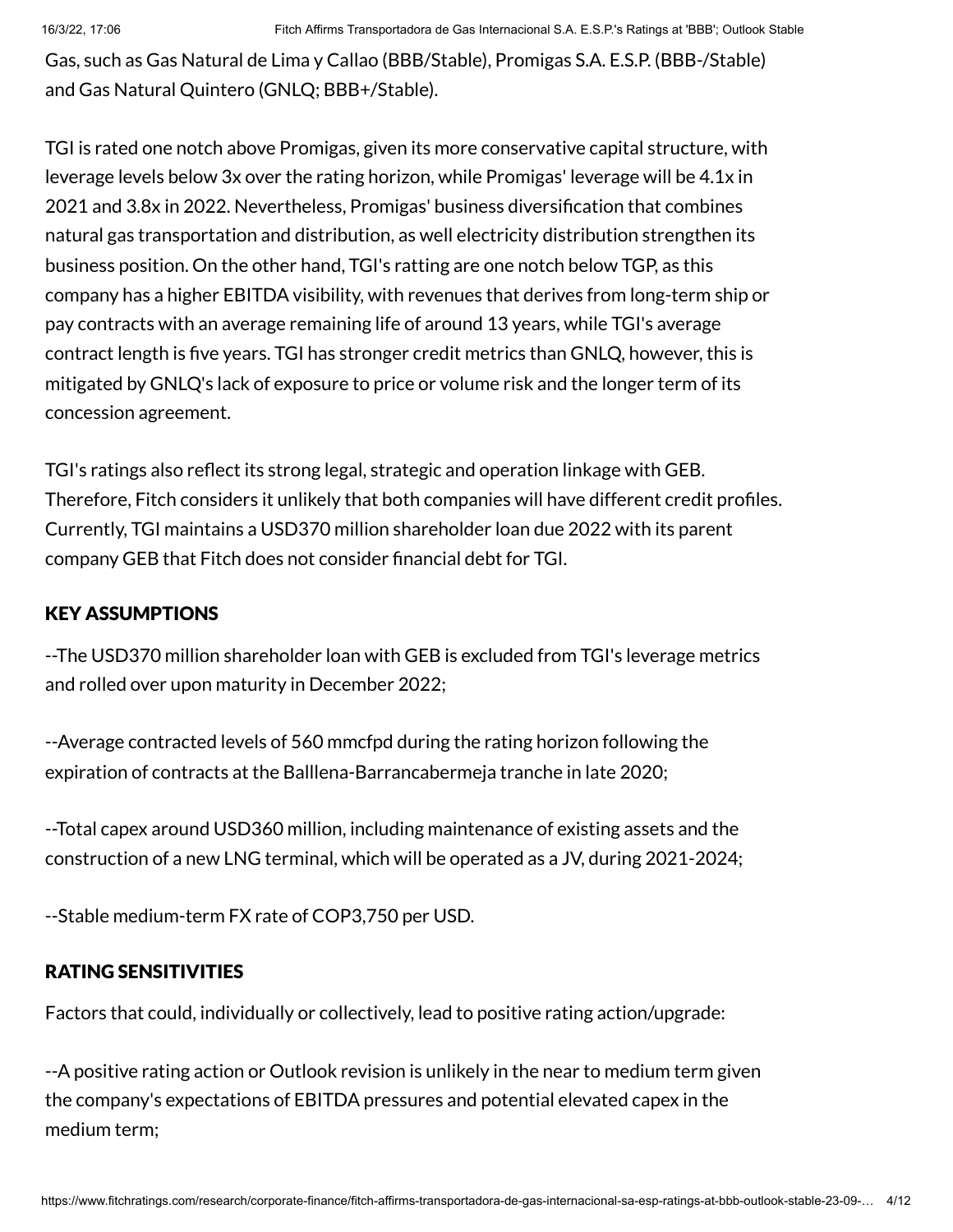--TGI reduces its leverage below 2.5x on a sustained basis after the regulatory tariff reset and the company's investment program is completed, absent any rating constraints from its parent company, GEB, or Colombia's country ceiling;

--GEB's credit rating upgrade could also be positive for TGI's rating.

Factors that could, individually or collectively, lead to negative rating action/downgrade:

--A negative rating action on GEB's ratings;

--Negative regulatory developments and/or tariff reviews that lead to a deteriorating credit profile;

--TGI executes higher than expected investments, resulting in sustained gross leverage levels of 4.0x or above on a sustained basis;

--Influence from the company's shareowner that result in a sub-optimal financial/operational strategy that could hurt the company's credit quality;

--GEB's credit quality deterioration that leads to extracting material cash flow from TGI.

# BEST/WORST CASE RATING SCENARIO

International scale credit ratings of Non-Financial Corporate issuers have a best-case rating upgrade scenario (defined as the 99th percentile of rating transitions, measured in a positive direction) of three notches over a three-year rating horizon; and a worst-case rating downgrade scenario (defined as the 99th percentile of rating transitions, measured in a negative direction) of four notches over three years. The complete span of best- and worst-case scenario credit ratings for all rating categories ranges from 'AAA' to 'D'. Bestand worst-case scenario credit ratings are based on historical performance. For more information about the methodology used to determine sector-specific best- and worst-case scenario credit ratings, visit [https://www.fitchratings.com/site/re/10111579.](https://www.fitchratings.com/site/re/10111579)

# LIQUIDITY AND DEBT STRUCTURE

Strong Liquidity: TGI's liquidity remains strong, supported by cash on hand, predictable cash from operation and a manageable debt maturity schedule, with the vast majority of the current balance maturing in 2028. In its base case projections, Fitch estimates that TGI will not require external funding during the rating horizon. Fitch expects that the company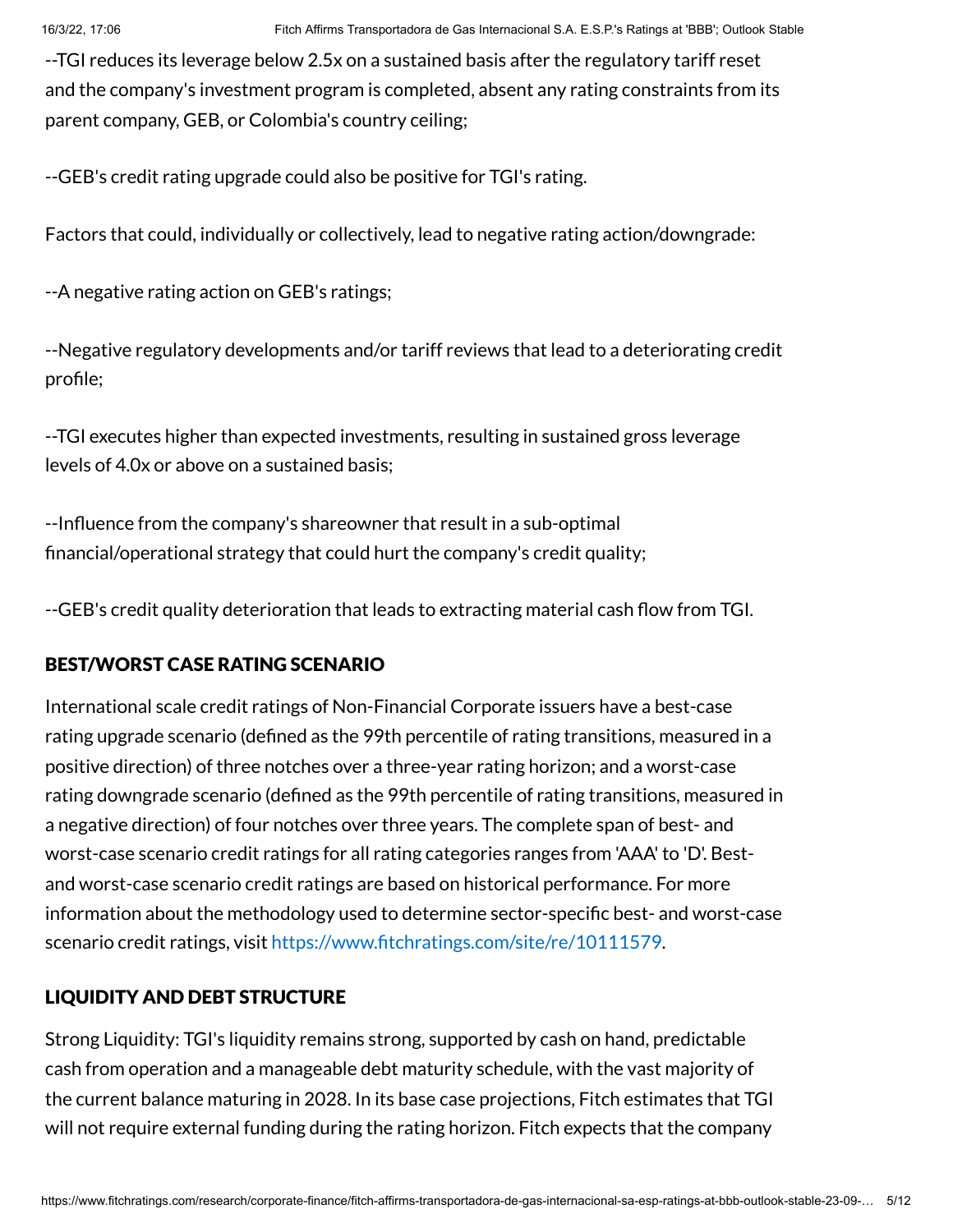will roll over its USD370 million intercompany loan from its parent, GEB, and thus will not require external financing at that time.

TGI has some exposure to FX risk since its financial debt is almost fully denominated in USD, while revenues are expected to be entirely denominated in pesos beginning in 2022 following CREG Resolution 160. Fitch expects TGI to be able to absorb moderate changes in the peso exchange rate due to its strong cash flow and high EBITDA margins of between 75% and 80%.

# ISSUER PROFILE

TGI is the market leader in natural gas transportation in Colombia. The company operates 4,033 kilometers of natural gas transportation pipelines in Colombia's Andean region that is around 54% of the Colombia's natural gas transportation infrastructure. TGI transports natural gas through its pipelines to the main cities in Colombia, namely Bogota, Medellin and Cali.

# REFERENCES FOR SUBSTANTIALLY MATERIAL SOURCE CITED AS KEY DRIVER OF RATING

The principal sources of information used in the analysis are described in the Applicable Criteria.

# ESG CONSIDERATIONS

Unless otherwise disclosed in this section, the highest level of ESG credit relevance is a score of '3'. This means ESG issues are credit-neutral or have only a minimal credit impact on the entity, either due to their nature or the way in which they are being managed by the entity. For more information on Fitch's ESG Relevance Scores, visit [www.fitchratings.com/esg](http://www.fitchratings.com/esg)

# RATING ACTIONS

| <b>ENTITY/DEBT <math>\div</math></b> | <b>RATING ≑</b>                  | <b>PRIOR <math>\div</math></b> |
|--------------------------------------|----------------------------------|--------------------------------|
| Transportadora de Gas                | <b>BBB Rating Outlook Stable</b> | <b>BBB</b> Rating              |
| Internacional S.A. ESP               | LT IDR                           | Outlook                        |
| (TGI)                                | Affirmed                         | <b>Stable</b>                  |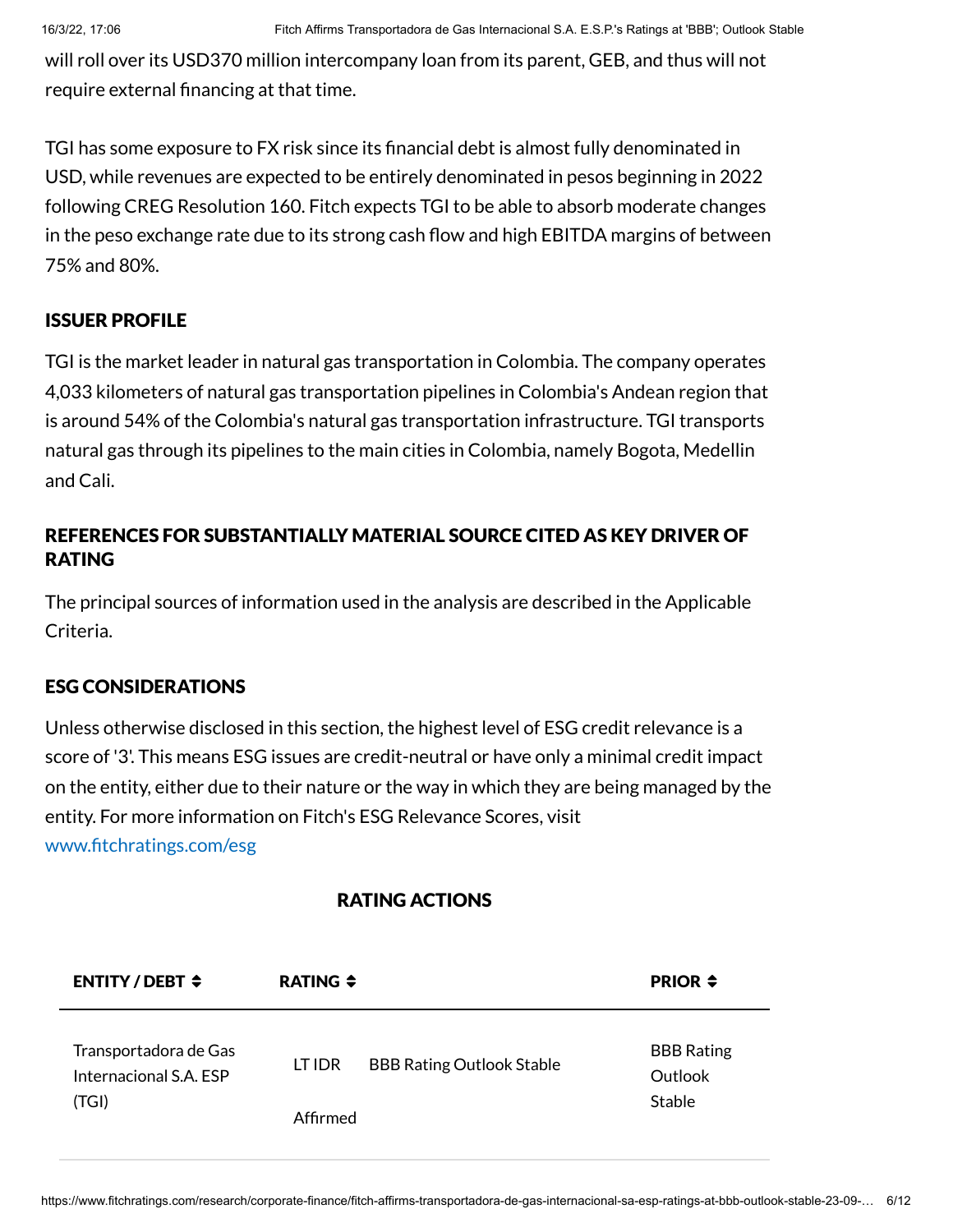|                  | Affirmed | LC LT IDR  | <b>BBB Rating Outlook Stable</b> | <b>BBB Rating</b><br>Outlook<br>Stable |
|------------------|----------|------------|----------------------------------|----------------------------------------|
| senior unsecured | LT       | <b>BBB</b> | Affirmed                         | <b>BBB</b>                             |

#### VIEW ADDITIONAL RATING DETAILS

# FITCH RATINGS ANALYSTS

**Lincoln Webber, CFA, CAIA Director** Primary Rating Analyst +1 646 582 3523 lincoln.webber@fitchratings.com Fitch Ratings, Inc. Hearst Tower 300 W. 57th Street New York, NY 10019

#### **Jose Luis Rivas**

**Director** Secondary Rating Analyst +60 1 443 3701 joseluis.rivas@fitchratings.com

#### **Lucas Aristizabal**

Senior Director Committee Chairperson +1 312 368 3260 lucas.aristizabal@fitchratings.com

# MEDIA CONTACTS

**Elizabeth Fogerty** New York +1 212 908 0526 elizabeth.fogerty@thefitchgroup.com

Additional information is available on [www.fitchratings.com](http://www.fitchratings.com/)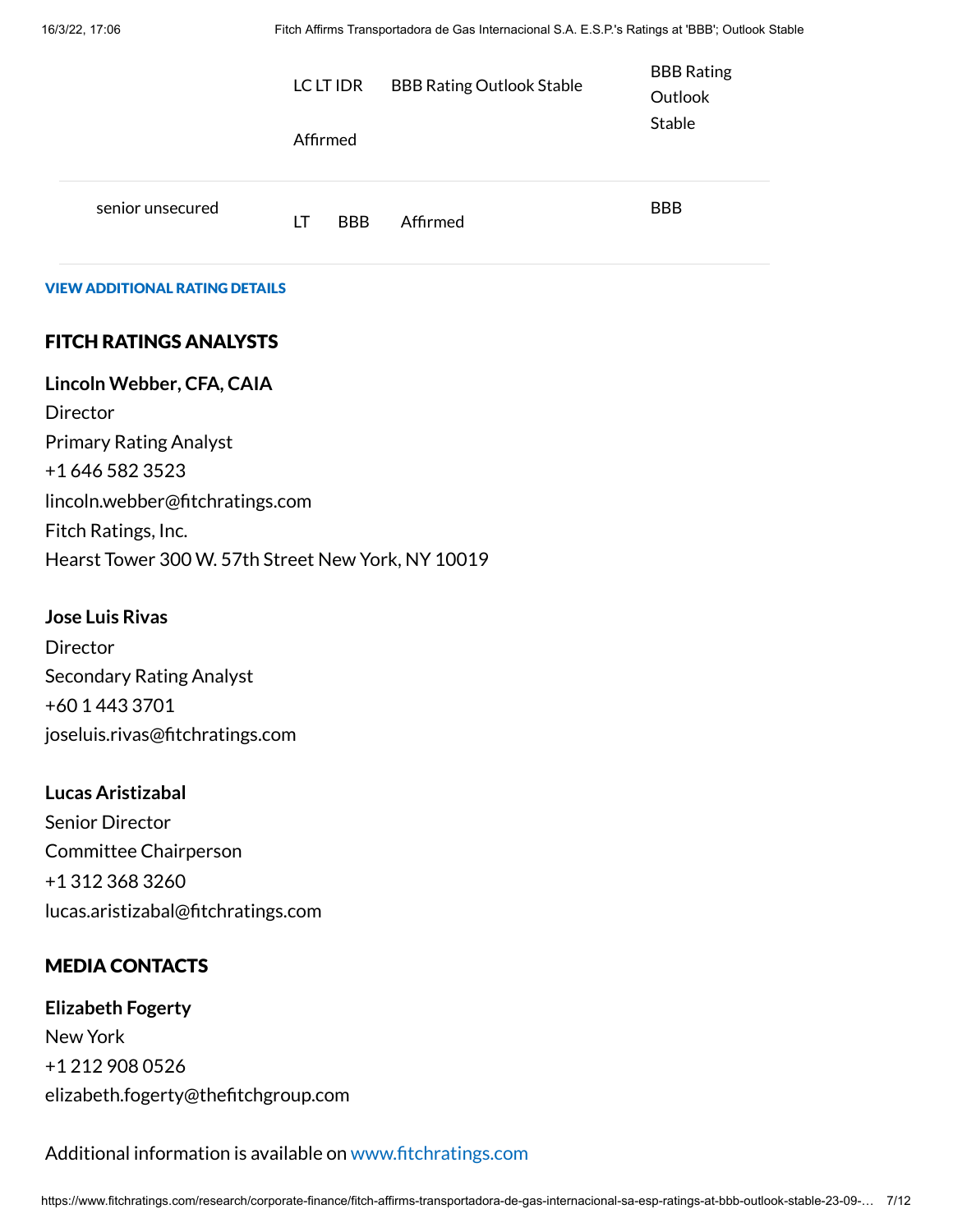# PARTICIPATION STATUS

The rated entity (and/or its agents) or, in the case of structured finance, one or more of the transaction parties participated in the rating process except that the following issuer(s), if any, did not participate in the rating process, or provide additional information, beyond the issuer's available public disclosure.

# APPLICABLE CRITERIA

Parent [and Subsidiary](https://www.fitchratings.com/research/corporate-finance/parent-subsidiary-linkage-rating-criteria-26-08-2020) Linkage Rating Criteria - Effective from 26 August 2020 to 1 December 2021 (pub. 26 Aug 2020) Corporate Hybrids Treatment [and Notching](https://www.fitchratings.com/research/corporate-finance/corporate-hybrids-treatment-notching-criteria-12-11-2020) Criteria (pub. 12 Nov 2020) Corporate Rating Criteria -- Effective from 21 December 2020 to 15 October 2021 (pub. 21 Dec 2020) (including rating [assumption](https://www.fitchratings.com/research/corporate-finance/corporate-rating-criteria-21-12-2020) sensitivity)

# APPLICABLE MODELS

Numbers in parentheses accompanying applicable model(s) contain hyperlinks to criteria providing description of model(s).

Corporate Monitoring & Forecasting Model (COMFORT Model), v7.9.0 ([1\)](https://www.fitchratings.com/research/corporate-finance/corporate-rating-criteria-21-12-2020)

# ADDITIONAL DISCLOSURES

[Dodd-Frank](https://www.fitchratings.com/research/corporate-finance/fitch-affirms-transportadora-de-gas-internacional-sa-esp-ratings-at-bbb-outlook-stable-23-09-2021/dodd-frank-disclosure) Rating Information Disclosure Form

Solicitation Status

[Endorsement](#page-10-0) Policy

# ENDORSEMENT STATUS

Transportadora de Gas Internacional S.A. ESP (TGI) EU Endorsed, UK Endorsed

#### DISCLAIMER

ALL FITCH CREDIT RATINGS ARE SUBJECT TO CERTAIN LIMITATIONS AND DISCLAIMERS. PLEASE READ THESE LIMITATIONS AND DISCLAIMERS BY FOLLOWING THIS LINK: [HTTPS://WWW.FITCHRATINGS.COM/UNDERSTANDINGCREDITRATINGS](https://www.fitchratings.com/UNDERSTANDINGCREDITRATINGS). IN ADDITION, THE FOLLOWING [HTTPS://WWW.FITCHRATINGS.COM/RATING-](https://www.fitchratings.com/rating-definitions-document)DEFINITIONS-DOCUMENT DETAILS FITCH'S RATING DEFINITIONS FOR EACH RATING SCALE AND RATING CATEGORIES, INCLUDING DEFINITIONS RELATING TO DEFAULT.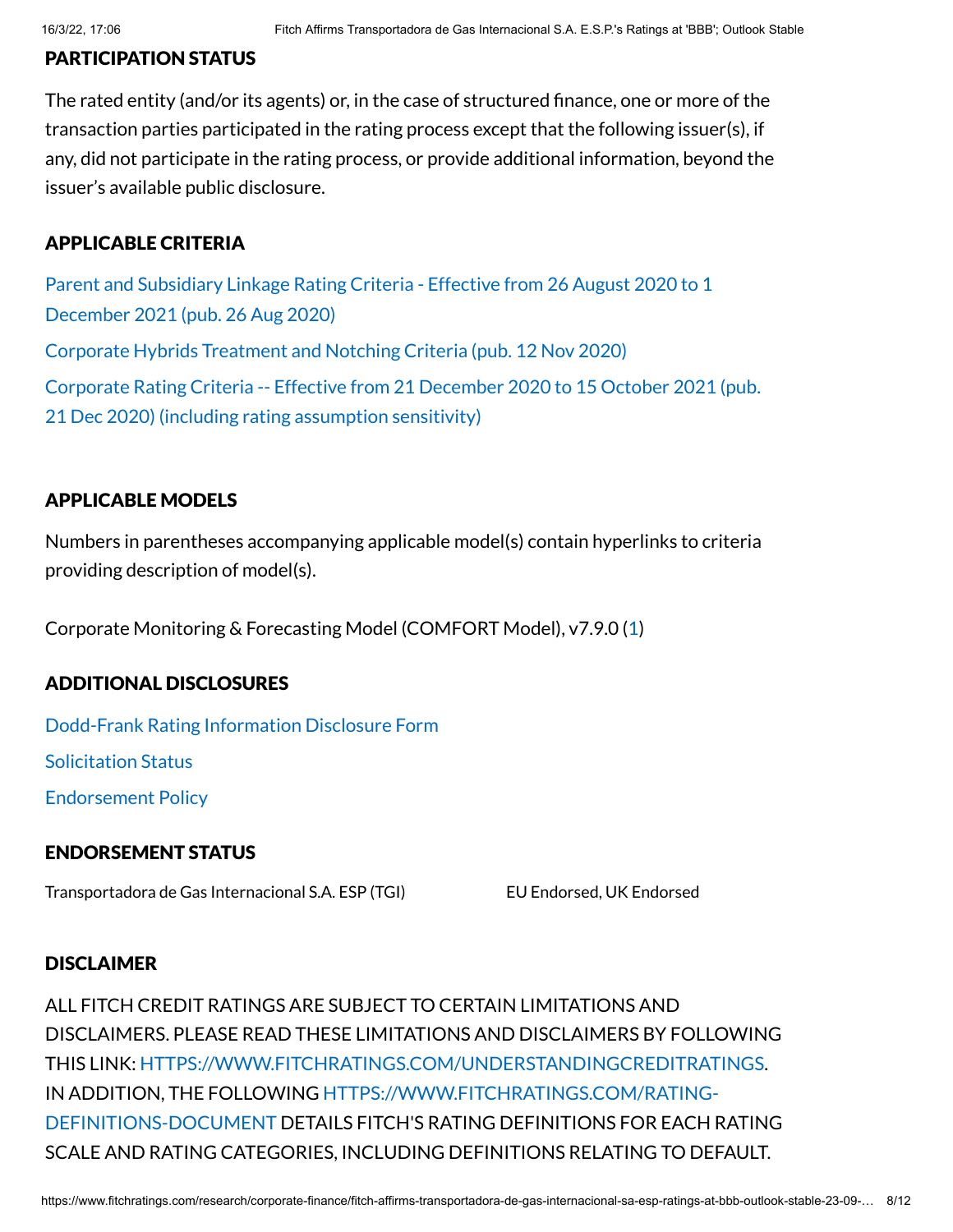PUBLISHED RATINGS, CRITERIA, AND METHODOLOGIES ARE AVAILABLE FROM THIS SITE AT ALL TIMES. FITCH'S CODE OF CONDUCT, CONFIDENTIALITY, CONFLICTS OF INTEREST, AFFILIATE FIREWALL, COMPLIANCE, AND OTHER RELEVANT POLICIES AND PROCEDURES ARE ALSO AVAILABLE FROM THE CODE OF CONDUCT SECTION OF THIS SITE. DIRECTORS AND SHAREHOLDERS RELEVANT INTERESTS ARE AVAILABLE AT [HTTPS://WWW.FITCHRATINGS.COM/SITE/REGULATORY](https://www.fitchratings.com/site/regulatory). FITCH MAY HAVE PROVIDED ANOTHER PERMISSIBLE SERVICE OR ANCILLARY SERVICE TO THE RATED ENTITY OR ITS RELATED THIRD PARTIES. DETAILS OF PERMISSIBLE SERVICE(S) FOR WHICH THE LEAD ANALYST IS BASED IN AN ESMA- OR FCA-REGISTERED FITCH RATINGS COMPANY (OR BRANCH OF SUCH A COMPANY) OR ANCILLARY SERVICE(S) CAN BE FOUND ON THE ENTITY SUMMARY PAGE FOR THIS ISSUER ON THE FITCH RATINGS WEBSITE.

#### READ LESS

# COPYRIGHT

Copyright © 2021 by Fitch Ratings, Inc., Fitch Ratings Ltd. and its subsidiaries. 33 Whitehall Street, NY, NY 10004. Telephone: 1-800-753-4824, (212) 908-0500. Fax: (212) 480-4435. Reproduction or retransmission in whole or in part is prohibited except by permission. All rights reserved. In issuing and maintaining its ratings and in making other reports (including forecast information), Fitch relies on factual information it receives from issuers and underwriters and from other sources Fitch believes to be credible. Fitch conducts a reasonable investigation of the factual information relied upon by it in accordance with its ratings methodology, and obtains reasonable verification of that information from independent sources, to the extent such sources are available for a given security or in a given jurisdiction. The manner of Fitch's factual investigation and the scope of the thirdparty verification it obtains will vary depending on the nature of the rated security and its issuer, the requirements and practices in the jurisdiction in which the rated security is offered and sold and/or the issuer is located, the availability and nature of relevant public information, access to the management of the issuer and its advisers, the availability of preexisting third-party verifications such as audit reports, agreed-upon procedures letters, appraisals, actuarial reports, engineering reports, legal opinions and other reports provided by third parties, the availability of independent and competent third- party verification sources with respect to the particular security or in the particular jurisdiction of the issuer, and a variety of other factors. Users of Fitch's ratings and reports should understand that neither an enhanced factual investigation nor any third-party verification can ensure that all of the information Fitch relies on in connection with a rating or a report will be accurate and complete. Ultimately, the issuer and its advisers are responsible for the accuracy of the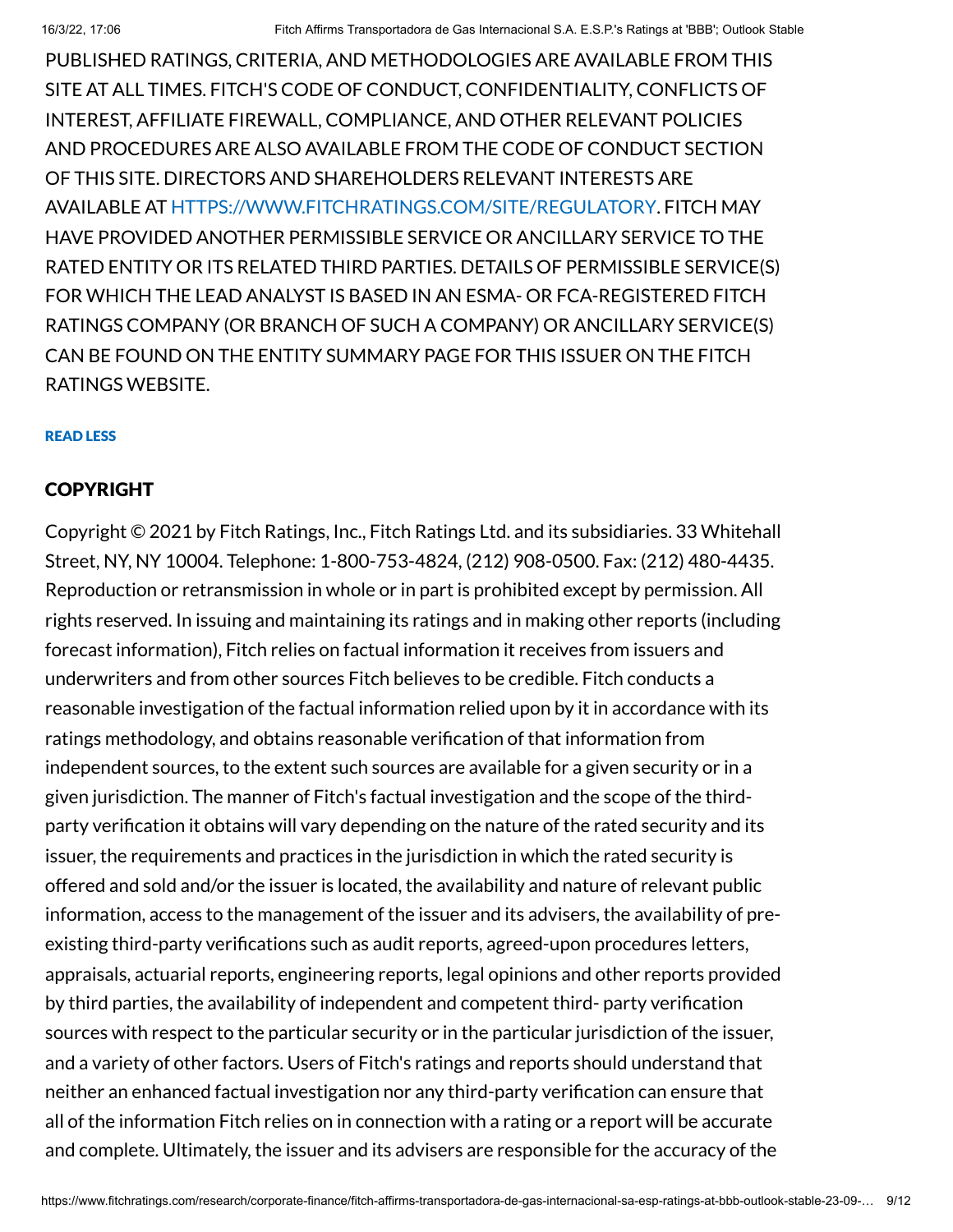information they provide to Fitch and to the market in offering documents and other reports. In issuing its ratings and its reports, Fitch must rely on the work of experts, including independent auditors with respect to financial statements and attorneys with respect to legal and tax matters. Further, ratings and forecasts of financial and other information are inherently forward-looking and embody assumptions and predictions about future events that by their nature cannot be verified as facts. As a result, despite any verification of current facts, ratings and forecasts can be affected by future events or conditions that were not anticipated at the time a rating or forecast was issued or affirmed. The information in this report is provided "as is" without any representation or warranty of any kind, and Fitch does not represent or warrant that the report or any of its contents will meet any of the requirements of a recipient of the report. A Fitch rating is an opinion as to the creditworthiness of a security. This opinion and reports made by Fitch are based on established criteria and methodologies that Fitch is continuously evaluating and updating. Therefore, ratings and reports are the collective work product of Fitch and no individual, or group of individuals, is solely responsible for a rating or a report. The rating does not address the risk of loss due to risks other than credit risk, unless such risk is specifically mentioned. Fitch is not engaged in the offer or sale of any security. All Fitch reports have shared authorship. Individuals identified in a Fitch report were involved in, but are not solely responsible for, the opinions stated therein. The individuals are named for contact purposes only. A report providing a Fitch rating is neither a prospectus nor a substitute for the information assembled, verified and presented to investors by the issuer and its agents in connection with the sale of the securities. Ratings may be changed or withdrawn at any time for any reason in the sole discretion of Fitch. Fitch does not provide investment advice of any sort. Ratings are not a recommendation to buy, sell, or hold any security. Ratings do not comment on the adequacy of market price, the suitability of any security for a particular investor, or the tax-exempt nature or taxability of payments made in respect to any security. Fitch receives fees from issuers, insurers, guarantors, other obligors, and underwriters for rating securities. Such fees generally vary from US\$1,000 to US\$750,000 (or the applicable currency equivalent) per issue. In certain cases, Fitch will rate all or a number of issues issued by a particular issuer, or insured or guaranteed by a particular insurer or guarantor, for a single annual fee. Such fees are expected to vary from US\$10,000 to US\$1,500,000 (or the applicable currency equivalent). The assignment, publication, or dissemination of a rating by Fitch shall not constitute a consent by Fitch to use its name as an expert in connection with any registration statement filed under the United States securities laws, the Financial Services and Markets Act of 2000 of the United Kingdom, or the securities laws of any particular jurisdiction. Due to the relative efficiency of electronic publishing and distribution, Fitch research may be available to electronic subscribers up to three days earlier than to print subscribers.